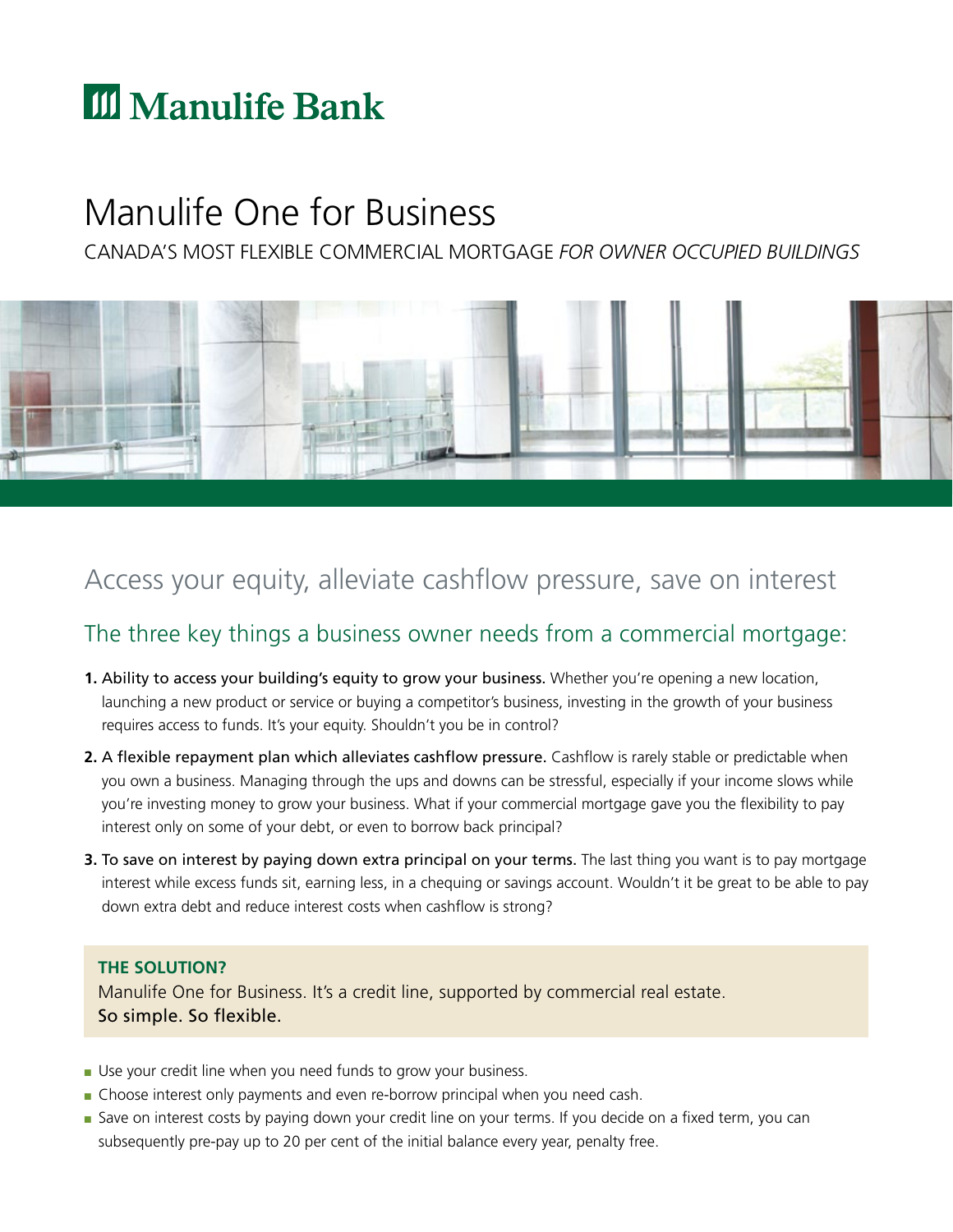### Stories of business owners:

How Manulife One For Business helped them achieve their goals

The following examples are fictitious and provided for illustration purposes only.



#### **Mary's Story: Grow your business**

Mary owns a residential facility serving the needs of adults with disabilities. It's a proftable and growing business. A few years ago the facility had a waiting list for new residents. Mary's plan to take advantage of the opportunity involved building an addition. She approached the bank that held her commercial mortgage with an unusual request to re-borrow some of the original principal. Mary also wanted to forego further principal payments and pay interest only until completing the building's addition. Unfortunately for Mary her bank denied the request.

Mary continued her fnancing search and eventually discovered Manulife One for Business. She arranged to pay interest only on her commercial mortgage until completing the building's addition. Within six months she began making accelerated principal payments. Two years later she used the equity in the first property to fund the purchase of a second property. With Manulife One for Business, Mary was able to execute her business plan for solid growth.



#### **Paul's Story: Manage cash flow pressure**

Paul's company installs equipment used in high-rise construction projects. Business proft is strong overall but work is seasonal and slows considerably during winter months. Often the company's receivables are extended, sometimes beyond 180 days, putting additional stress on Paul's cashflow. To make matters worse, Paul's operating line at his bank was margined at 75 per cent of receivables under 90 days. Paul had several unsatisfactory conversations with his banker about solutions to the fnancial issues facing his business.

he needs to help manage cash flow. He can fund new projects at startup times during spring months. To optimize his cash flow, Paul moved his commercial mortgage to Manulife One for Business. His credit line is now margined against his office building instead of his receivables, providing him with the flexibility He also now pays down debt on his own schedule, while waiting for receivables to arrive during winter months. With these improvements, Paul's business now continues to expand.



#### **Bill's Story: Save on interest**

Bill owns a successful real estate brokerage firm.When he purchased his office, he chose an open, floating rate commercial mortgage so he could make extra payments periodically and reduce interest costs. It all looked good at the start. However, once Bill made an extra payment he couldn't re-borrow those funds.This worried him.What if the current seller's market in his territory ended abruptly and he needed funds? So Bill chose to forego extra payments and instead accumulated a significant balance in a savings account. It seemed to Bill like he was lending himself money with the bank in the middle earning a spread.

While looking for an alternative arrangement, Bill discovered Manulife One for Business. He transferred his account and took immediate advantage of his savings to reduce his mortgage principal. The strategy made sense now because he had the fexibility to re-borrow funds when needed. When the seller's market in his territory continued over the next several years, Bill managed to save thousands of dollars in interest. To this day, Bill uses excess funds to pay down his credit line and maximize cashflow efficiency.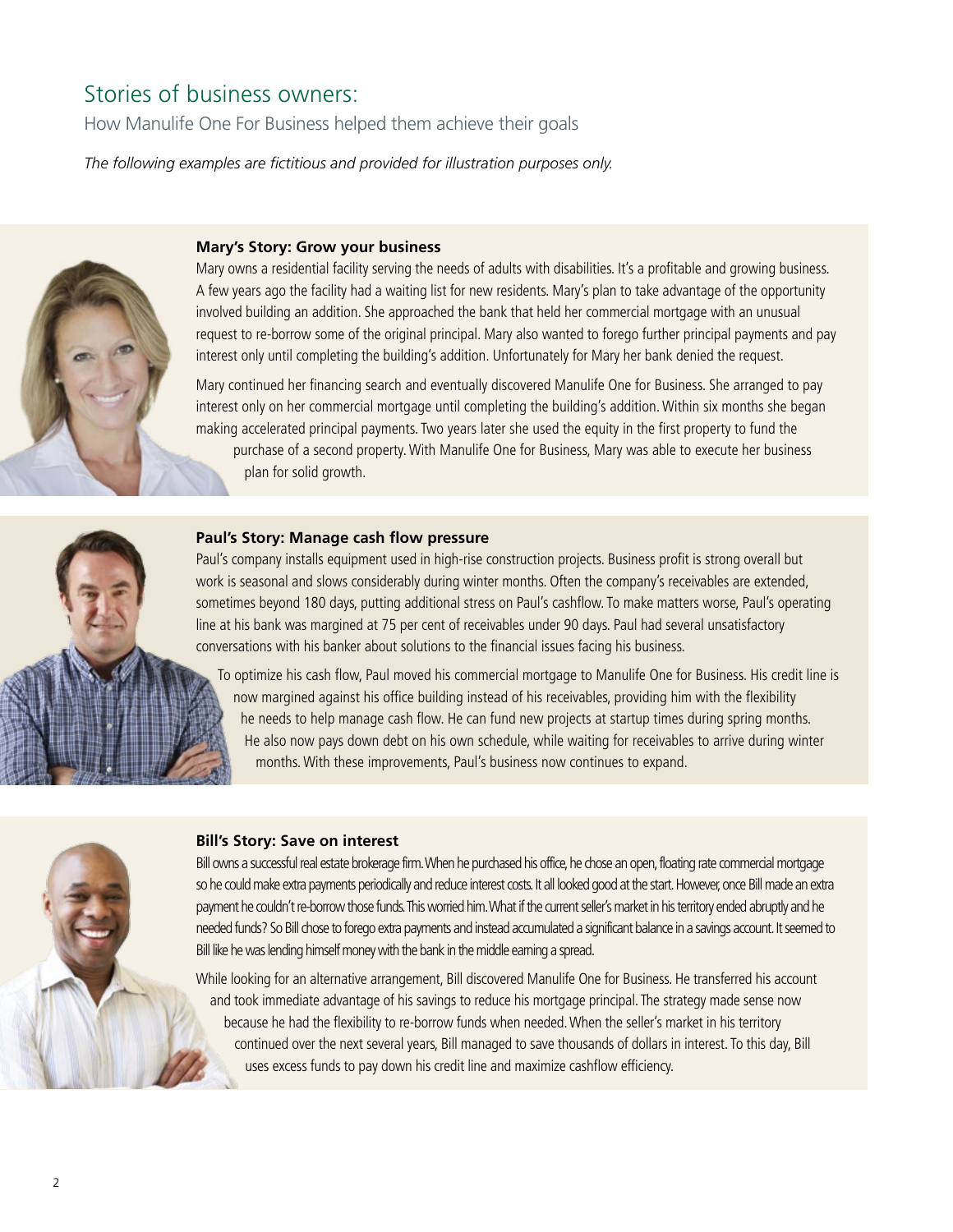

### Key questions from business owners

#### **How much can I borrow?**

You can borrow up to 65 per cent of the market value of the commercial property.<sup>1</sup>

#### **How much is available as a credit line (main account)?**

The maximum amount possible for a main account is 50 per cent of the property's market value. If you wish to borrow more (for example, 65 per cent of market value) the additional amount is allocated to a non-readvanceable, amortizing sub-account.<sup>2</sup>

If, for example, the market value of your commercial property is \$1 million, you can borrow up to 65 per cent, or \$650,000. If you receive the maximum credit line possible, at 50 per cent of the property's market value your main account is \$500,000. The remaining \$150,000 is allocated to a term sub-account. If your credit line is set at less than the maximum amount, e.g. 30 per cent of the market value, your main account is \$300,000, and you 35 per cent or \$350,000 would be allocated to a term sub-account.

#### **How is the account structured and how does it work?**

The account you use for deposits and withdrawals is called your main account. Your main account is a variable rate credit line. You can also use four types of sub-accounts, which are linked to your main account. Depending on your individual needs and preferences, you may decide from time to time to move funds from your main account into one or more sub-accounts.

You can have up to 15 open, variable rate sub-accounts:

- i. non-amortizing
- ii. amortizing

You can have up to five fixed term sub-accounts:

- iii. amortizing, variable rate
- iv. amortizing, fixed rate

Let us help you decide whether a sub-account makes sense for your business and – if yes – which type is right for you.

See the examples in the following table.

|                            | <b>Maximum Credit Line</b> |                                 | <b>Example of less than Maximum Credit Line</b> |                                 |
|----------------------------|----------------------------|---------------------------------|-------------------------------------------------|---------------------------------|
|                            | S                          | Loan to<br><b>Market Value%</b> |                                                 | Loan to<br><b>Market Value%</b> |
| Market Value of Property   | \$1,000,000                |                                 | \$1,000,000                                     |                                 |
| Main Account (credit line) | \$500,000                  | 50%                             | \$300,000                                       | 30%                             |
| Amortizing Sub-account     | \$150,000                  | 15%                             | \$350,000                                       | 35%                             |
| Total Loan                 | \$650,000                  | 65%                             | \$650,000                                       | 65%                             |

1 Market Value is determined by Manulife Bank, taking into account appraised value, purchase price and other factors.

2 As you make principal payments against the non-readvanceable sub-account, it reduces permanently and does not free up additional room in the main account.